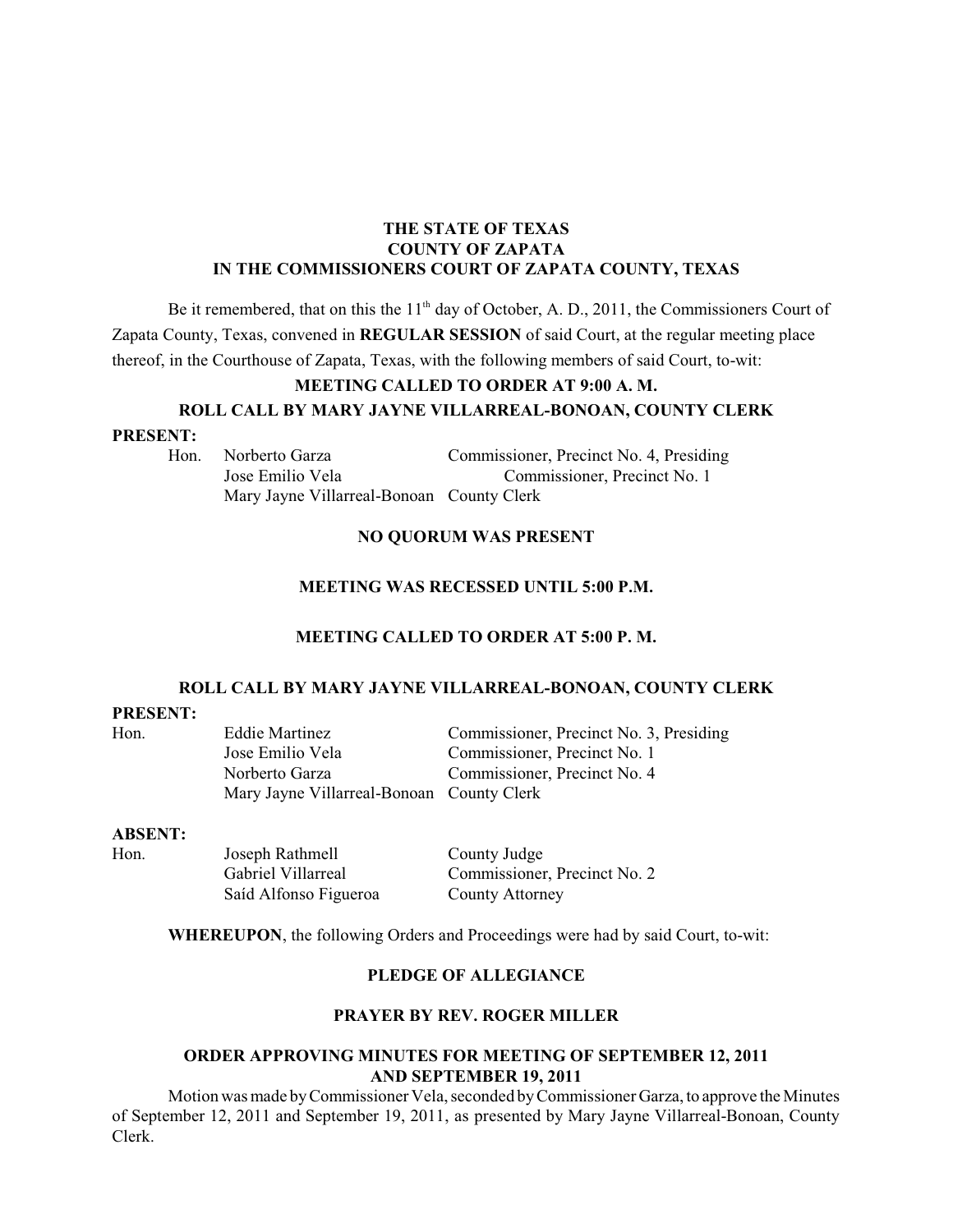The above motion, being put to a vote, was approved by the affirmative vote of all members of the Court.

#### **PUBLIC PARTICIPATION REGARDING SEWER CONCERNS IN FOUR SEASONS**

Residents of Four Seasons were present to express their concerns regarding sewer problems. Richard Whitney, spokes person for the residents addressed the Commissioners' Court and stated that the 30 year-old system is inadequate. Raw water surfaces during peak seasons and sewer water floods some areas and also drains into Falcon Lake. The dump station was underwater during last years flood. TCEQ has been notified and a TCEQ agent will be in the area. The property owner has refused to sign paperwork which would allow the County to maintain sewage system and streets. Presently the park is private property and the Count has no jurisdiction.

# **PUBLIC PARTICIPATION REGARDING ASSIGNMENT OF SERVICE REPRESENTATIVE AGENTS TO BLUE CROSS AND BLUE SHIELD**

Robert Laurel and Blas Martinez, Jr., addressed the Court regarding item #17 to assign Service Representative Agents to Blue Cross and Blue Shield. Commissioner Vela stated the Zapata County had voted to terminate the former agent and if this proposal was to approve a broker he was going to vote deny the item because the County is presently insured by Blue Cross and Blue Shield through Texas Association of Counties.

### **ORDER APPROVING INVOICES**

Motion was made by Commissioner Vela, seconded by Commissioner Garza, to approve invoices as presented by Triunfo Gonzalez, County Auditor.

The above motion, being put to a vote, was approved by the affirmative vote of all members of the Court.

#### **ORDER APPROVING TREASURER'S REPORT**

Motion was made by Commissioner Garza, seconded by Commissioner Vela, to approve the Treasurer's Report, pending explanation of expenses by Carlos Treviño, Jr., Zapata County Water Works, as presented by Hon. Romeo Salinas, County Treasurer.

The above motion, being put to a vote, was approved by the affirmative vote of all members of the Court.

### **RISK MANAGEMENT & WORKERS COMPENSATION UPDATE**

Requested by Victor Uvalle, Risk Management Consultant, Texas Association of Counties (Mr. Uvalle was unable to attend.)

# **NO ACTION WAS TAKEN ON REQUEST BY ROGELIO TREVIÑO OF WORKFORCE SOLUTIONS FOR SOUTH TEXAS REGARDING DISCUSSION ON RESCISSION OF SPACE ORIGINALLY OFFERED BY ZAPATA COUNTY WORKFORCE SOLUTIONS FOR SOUTH TEXAS BOARD TO OPERATE A WORKFORCE SOLUTIONS WORKFORCE CENTER AT ZAPATA COUNTY ADVANCE EDUCATION CENTER AND NEW OPTIONS BY ZAPATA COUNTY**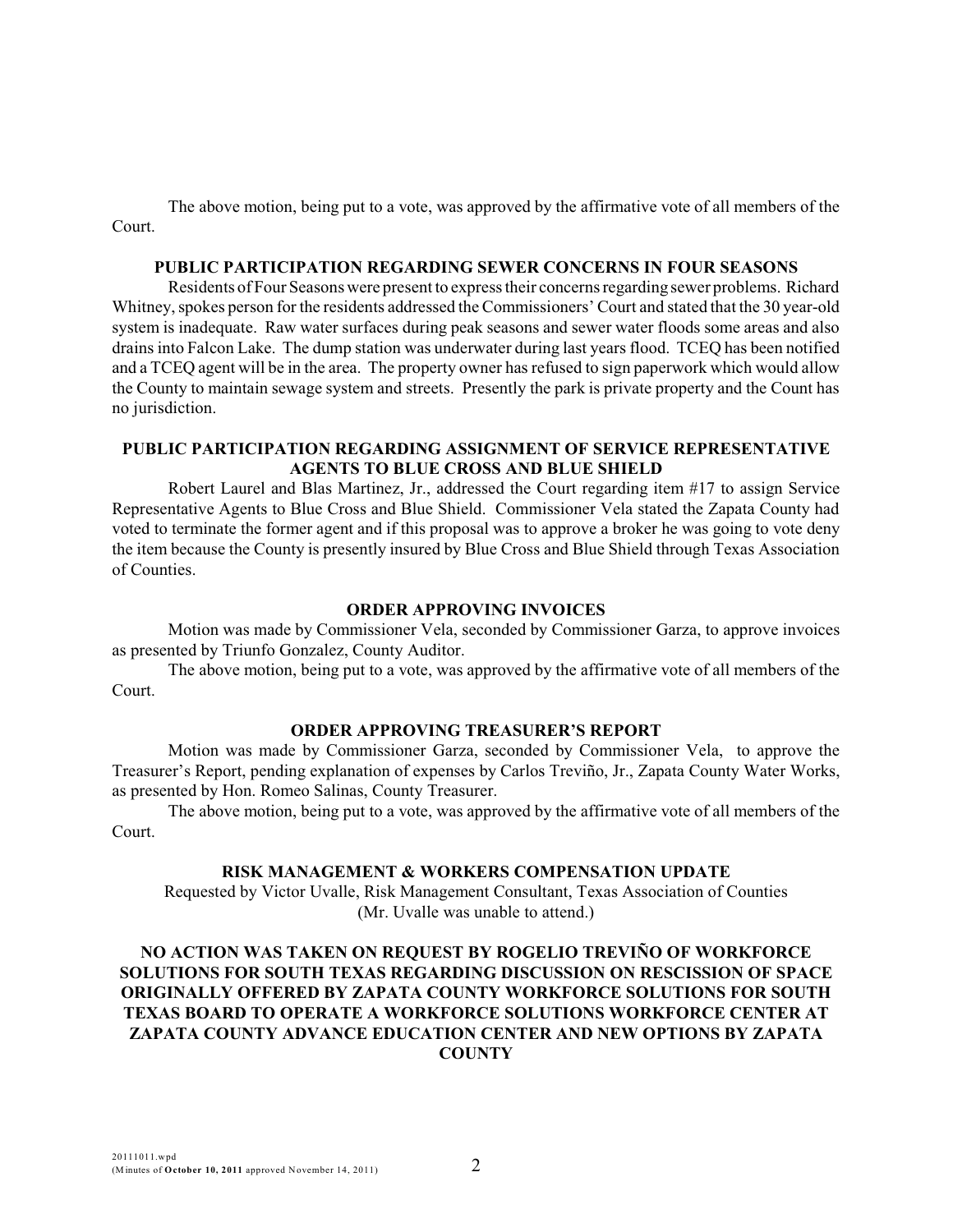# **ORDER TO TABLE REQUEST BY JUAN F. AGUILERA, ESCAMILLA, PONECK & CRUZ LLP REGARDING PLAN OF FINANCE TO ISSUE TAX EXEMPT OBLIGATIONS TO PAY CERTAIN COUNTY ROAD IMPROVEMENTS AND RELATED LIABILITIES**

Motion was made to Commissioner Vela, seconded by Commissioner Garza, to Table request by Juan F. Aguilera, of Escamilla, Poneck & Cruz, LLP, regarding a plan of finance to issue tax exempt obligations to pay certain county road improvements and related liabilities; and other matters incident and related thereto as requested by Juan F. Aguilera, Excamilla, Poneck & Cruz, LLP.

The above motion, being put to a vote, was approved by the affirmative vote of all members of the Court.

### **ORDER APPROVING PAYMENT OF MEMBERSHIP FEES IN AMOUNT OF \$734.15 TO RIO GRANDE REGIONAL WATER PLANNING GROUP**

Motionwasmade by Commissioner Vela, seconded by Commissioner Garza, to approve the payment of membership fees in the amount \$734.15 to the Rio Grande Regional Water Planning Group as requested by Hon. Joe Rathmell, County Judge.

The above motion, being put to a vote, was approved by the affirmative vote of all members of the Court.

### **ORDER APPROVING TO FILL JOB VACANCY WITHIN PRECINCT 1 - SPECIAL ROAD AND BRIDGE DEPARTMENT, SLOT #1 WITH TEMPORARY EMPLOYEE**

Motion was made by Commissioner Garza, seconded by Commissioner Vela, to approve to fill job vacancy within Precinct 1 - Special Road and Bridge Department, Slot #1 with a temporary employee at \$8.25 per hour as requested by Hon. Jose E. Vela, Commissioner Pct. 1.

The above motion, being put to a vote, was approved by the affirmative vote of all members of the Court.

### **ORDER ACCEPTING RESIGNATION FROM ZAPATA SPECIAL ROAD AND BRIDGE DEPARTMENT EMPLOYEE LEROY RAMIREZ AND APPROVE TO FILL VACANCY WITH JOSE D. MEDINA, JR.**

Motion was made by Commissioner Vela, seconded by Commissioner Garza, to accept the resignation from Zapata Special Road and Bridge Department employee, Leroy Ramirez, Slot #9 and approve to fill vacancy with Jose D. Medina, Jr. at \$9.17 per hour as CDL Driver as requested by Hon. Jose E. Vela, Commissioner Pct. 1.

The above motion, being put to a vote, was approved by the affirmative vote of all members of the Court.

#### **ORDER APPROVING 2001 REVISED ZAPATA COUNTY CEMETERY MAP INCLUDING NEWLY OBTAINED AREA TO BE USED FOR ADDITIONAL BURIAL PLOTS**

Motion was made by Commissioner Vela, seconded by Commissioner Garza, to approve the 2001 revised Zapata County Cemetery Map, including the newly obtained area to be used for additional burial plots as requested by Hon. Jose E. Vela, Commissioner, Pct. 1 and Belinda Bravo, Zapata County Clerk's Office.

The above motion, being put to a vote, was approved by the affirmative vote of all members of the Court.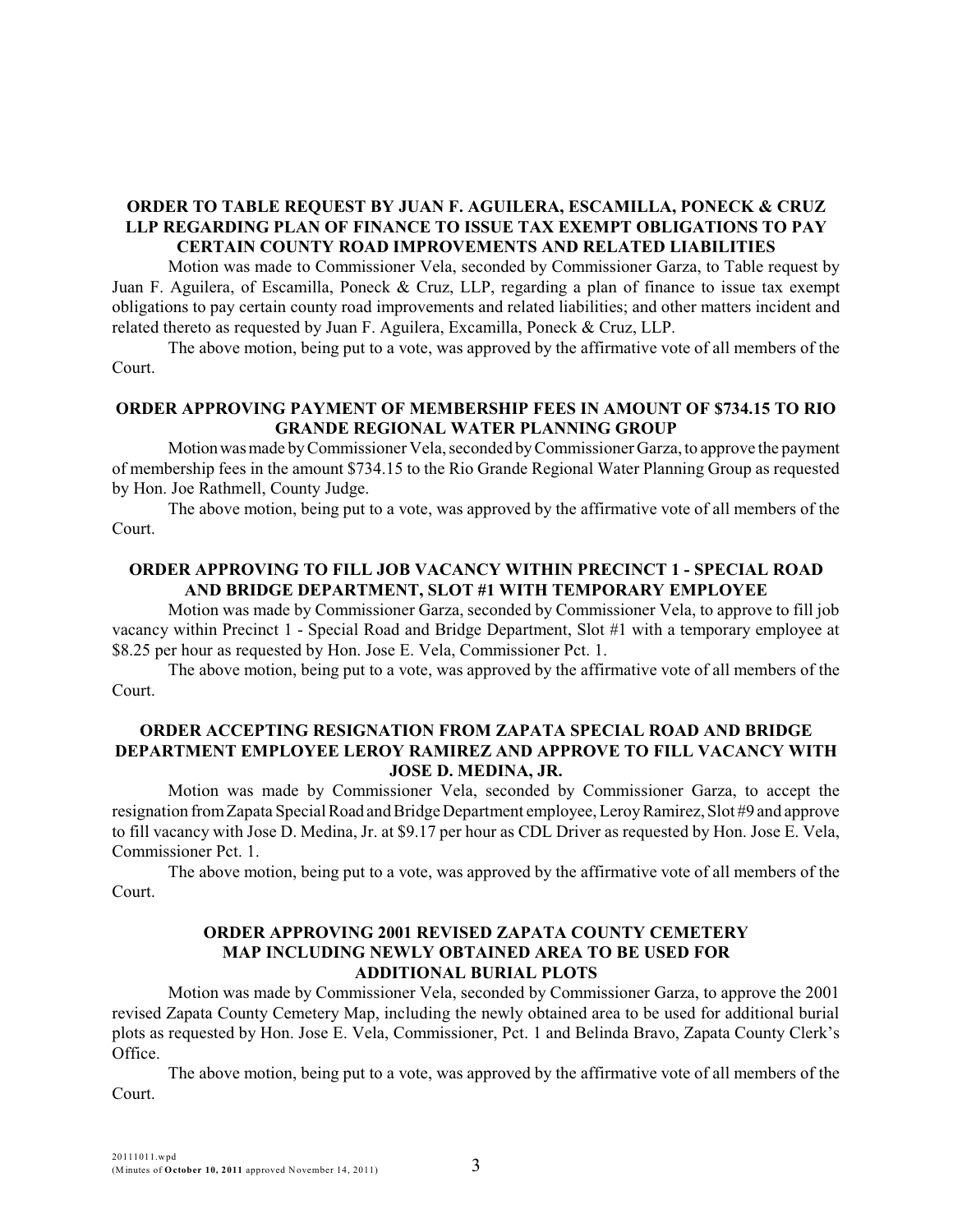# **ORDER DENYING REQUEST BY COMMISSIONER GARZA TO ASSIGN JERRY GARCIA AND MARIO TREVIÑO AS ZAPATA COUNTY'S REPRESENTATIVE AGENTS TO BLUE CROSS & BLUE SHIELD AND AUTHORIZE COUNTY JUDGE TO SIGN ALL RELEVANT DOCUMENTS THERETO**

Motion was made by Commissioner Garza, seconded by Commissioner Vela, to deny request by Commissioner Norberto Garza, Pct. 2, to assign Jerry Garcia and Mario Treviño as Zapata County's Service Representative Agents to Blue Cross & Blue Shield and authorize the County Judge, Joe Rathmell, to sign all relevant documents and any other matters incident thereto.

The above motion, being put to a vote, was approved by the affirmative vote of all members of the Court.

### **ORDER APPROVING NAMING OF SAN YGNACIO NUTRITION CENTER GABRIEL VILLARREAL SENIOR CITIZENS NUTRITION CENTER**

Motion was made by Commissioner Vela, seconded by Commissioner Garza, to approve the naming of the new San Ygnacio Nutrition Center Gabriel Villarreal Senior Citizens Nutrition Center as requested by Hon. Norberto Garza, Commissioner Pct. 4 and Wally Gonzalez.

The above motion, being put to a vote, was approved by the affirmative vote of all members of the Court.

# **ORDER APPROVING RESIGNATION OF GUADALUPE ARAMBULA FROM ZAPATA COUNTY FIRE DEPARTMENT EFFECTIVE SEPTEMBER 30, 2011**

Motion was made by Commissioner Vela, seconded by Commissioner Garza, to approve the resignation of Guadalupe Arambula from the Zapata County Fire Department, effective September 30, 2011 as requested by Juan Jose Meza, Zapata County Fire Chief.

The above motion, being put to a vote, was approved by the affirmative vote of all members of the Court.

#### **ORDER APPROVING EMPLOYMENT OF AN EMT FOR SLOT #29 AT \$10.29 PER HOUR**

Motion was made by Commissioner Garza, seconded by Commissioner Vela, to approve the employment of an EMT for slot # 29 at \$10.29 per hour, the position has been advertised for a period of two (2) weeks as requested by Juan Jose Meza, Zapata County Fire Chief.

The above motion, being put to a vote, was approved by the affirmative vote of all members of the Court.

### **ORDER APPROVING NEW ACCIDENT PREVENTION PLAN TO ADHERE TO TEXAS ASSOCIATION OF COUNTIES GUIDELINES**

Motion was made by Commissioner Garza, seconded by Commissioner Vela, to approve the new Accident Prevention Plan to adhere to Texas Association of Counties Guidelines as requested by Hon. Joe Rathmell, County Judge & Brian Martinez, Executive Clerk.

The above motion, being put to a vote, was approved by the affirmative vote of all members of the Court.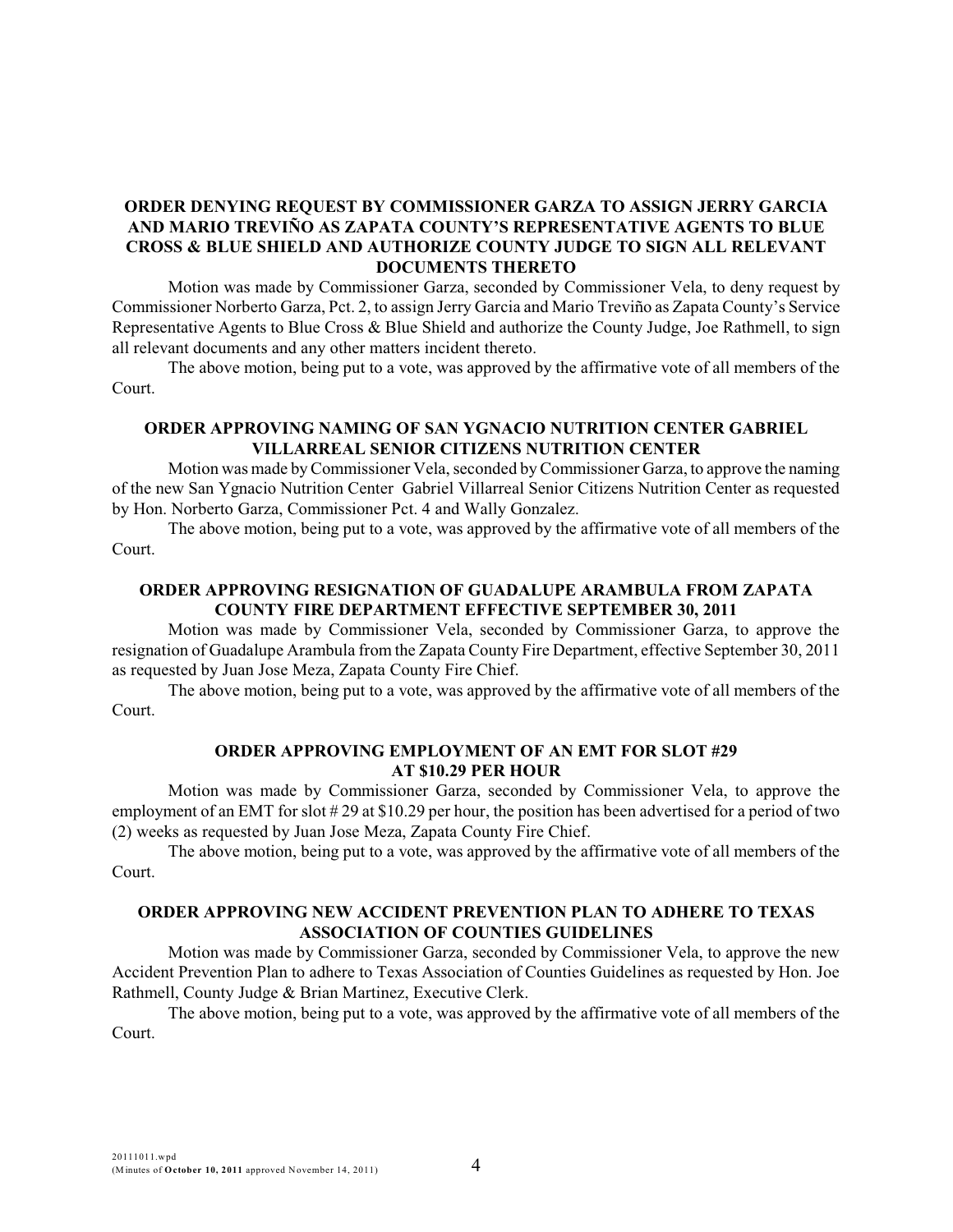# **ORDER APPROVING "NORTH SIDE STEPS OF ZAPATA COUNTY COURTHOUSE" AS DESIGNATED AREA OF COURTHOUSE WHERE SALES ARE TO TAKE PLACE AS PER TEXAS PROPERTY CODE 51.002**

Motion was made by Commissioner Vela, seconded by Commissioner Garza, to approve the North "North side steps of Zapata County Courthouse" as the designated area of the courthouse where sales are to take place as per the Texas Property Code 51.002 as requested by Hon. Joe Rathmell, County Judge and Mary Jayne Villarreal-Bonoan, County Clerk.

The above motion, being put to a vote, was approved by the affirmative vote of all members of the Court.

### **ORDER APPROVING INTERLOCAL AGREEMENT BETWEEN LUBBOCK COUNTY, TEXAS AND ZAPATA COUNTY, TEXAS PURSUANT TO FAIR DEFENSE ACT, TEXAS CODE OF CRIMINAL PROCEDURE 26.004(b) AND TEXAS GOVERNMENT CODE CHAPTER 791**

Motion was made by Commissioner Vela, seconded by CommissionerGarza,to approve an interlocal agreement between Lubbock County, Texas, (acting through the Regional Public Defender for Capital Cases) and Zapata County, Texas. This Agreement is made pursuant to the Fair Defense Act, Texas Code of Criminal Procedure 26.044(b), andTexas Government CodeChapter 791 as requested by Hon. Joe Rathmell, County Judge.

The above motion, being put to a vote, was approved by the affirmative vote of all members of the Court.

### **NO ACTION WAS TAKEN ON REQUEST BY CARLOS TREVIÑO, JR., WATER PLANT MANAGER, REGARDING FUNDING FOR REPAIRS AND/OR REPLACEMENT TO PUMP NUMBER ONE AT RAW WATER INTAKE**

### **ORDER APPROVING RENEWAL OF AREA AGENCY ON AGING OF SOUTH TEXAS DEVELOPMENT COUNCIL'S VENDOR AGREEMENT**

Motion was made by Commissioner Vela, seconded by Commissioner Garza, to approve renewal of Area Agency on Aging of the South Texas Development Council's Vendor Agreement as requested by Hon. Joe Rathmell, County Judge and Nancy Rodriguez, Area Agency on Aging.

The above motion, being put to a vote, was approved by the affirmative vote of all members of the Court.

### **ORDER APPROVING USE OF ZAPATA COUNTY COURTHOUSE PARKING LOT TO HOLD TAKE BACK PILL EVENT**

Motion was made by Commissioner Garza, seconded by Commissioner Vela, to approve the use of the Zapata County Courthouse parking lot to hold the Take Back Pill event to be held on Saturday, October 29, 2011 from 10:00 a.m.-2:00 p.m. The event is a bi-annual event sponsored by the Zapata County Community Coalition, in collaboration with DEA, as requested by Nedina "Nina" V. Gutierrez, Program Coordinator, SCAN, Inc. & the Zapata County Community Coalition.

The above motion, being put to a vote, was approved by the affirmative vote of all members of the Court.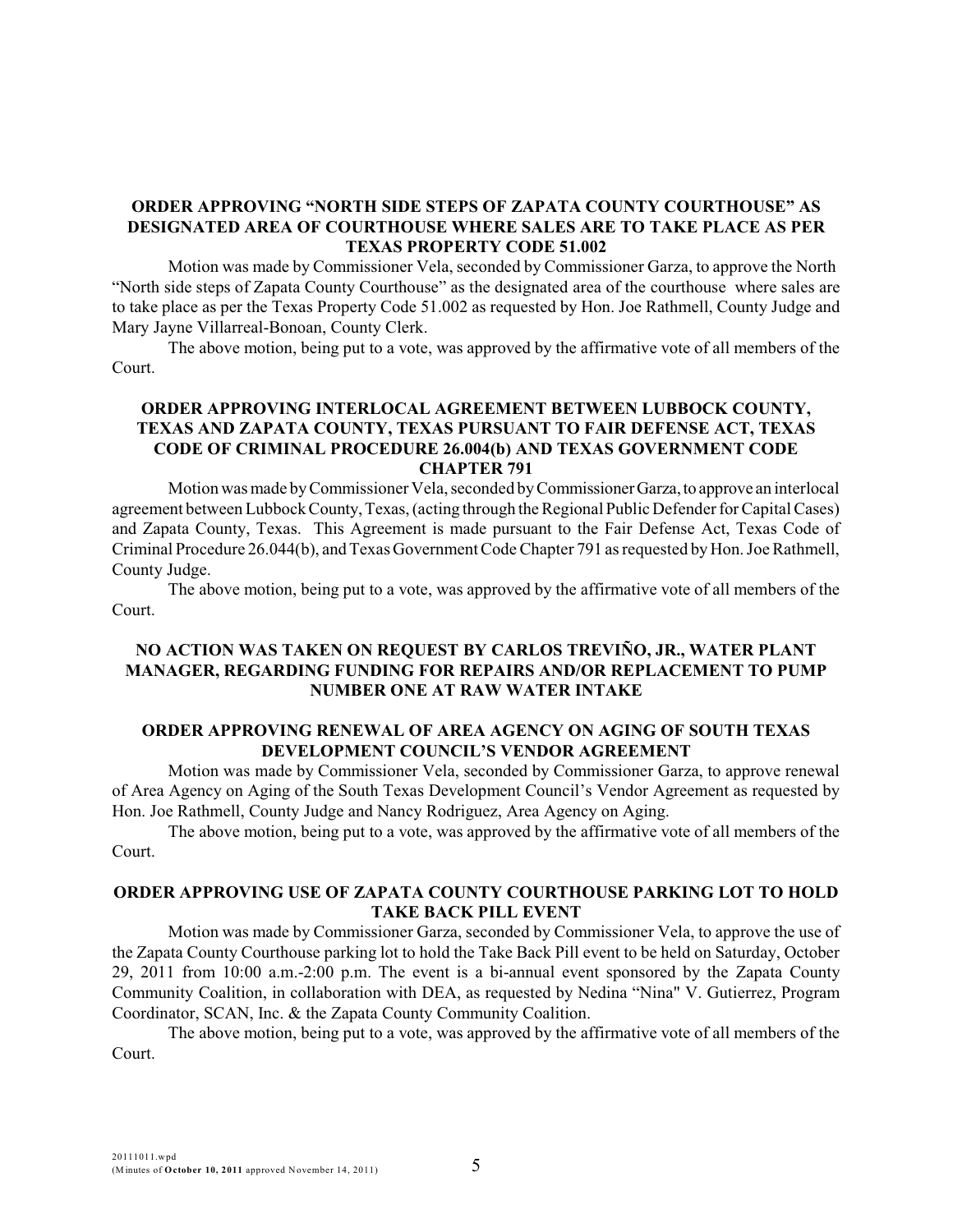### **ORDER APPROVING HIRING OF TEMPORARY EMPLOYEE JOSE LUIS HERRERA AS PERMANENT EMPLOYEE IN SLOT #4 AT ENVIRONMENTAL DEPARTMENT**

Motion was made by Commissioner Vela, seconded by Commissioner Garza, to approve hiring of temporary employee, Jose Luis Herrera, as permanent employee in slot #4 at the Environmental Department as requested by Martin Guillermo Saenz, Environmental Department.

The above motion, being put to a vote, was approved by the affirmative vote of all members of the Court.

# **ORDER APPROVING HIRING TEMPORARY EMPLOYEE MARTIN JUAREZ, JR. AS PERMANENT EMPLOYEE IN SLOT #5 AT ENVIRONMENTAL DEPARTMENT**

Motion was made by Commissioner Garza, seconded by Commissioner Vela, to approve hiring of employee, Martin Juarez, Jr., As permanent employee in Slot #5 at the Environmental Department as requested by Martin Guillermo Saenz, Environmental Department.

The above motion, being put to a vote, was approved by the affirmative vote of all members of the Court.

### **ORDER APPROVING INSTALLATION OF STREET LIGHTS**

Motion was made by Commissioner Garza, seconded by Commissioner Vela, to approve the installation of street lights at the following locations:

- a. 515 Falcon Shores Drive-Falcon Shores Addition
- b. Corner of  $6<sup>th</sup>$  St. and Costa Rica-Flores Addition II
- c.  $309 \, 2^{nd}$  Street-Flores Addition I
- d.  $203 \, 2^{nd}$  Street-Flores Addition I
- e.  $101 \, 1^{st}$  Street-Flores Addition I
- f. 1005 Elm Street- Zapata Town site
- g. 401 Glenn Street-Zapata Town site

as requested by Hon. Jose E. Vela, Commissioner Pct. 1.

The above motion, being put to a vote, was approved by the affirmative vote of all members of the Court.

Motion was made by Commissioner Garza, seconded by Commissioner Vela, to approve the installation of a street light at the following location:

- a. 125 Trinity Lane in Zapata
- b. 1301 Mahogany Ave.

as requested by Hon. Gabriel Villarreal, Commissioner Pct. 2.

The above motion, being put to a vote, was approved by the affirmative vote of all members of the Court.

Motion was made by Commissioner Garza, seconded by Commissioner Vela, to approve the installation of street lights at the following locations:

- a. 508 Hawk Street-Falcon Mesa
- b. 1713 Pascual Lane-Siesta Shores
- c. 302 Roma (behind McDonald's)
- d. 153 Madison
- e. 197 Madison

as requested by Hon. Eddie Martinez, Commissioner Pct. 3.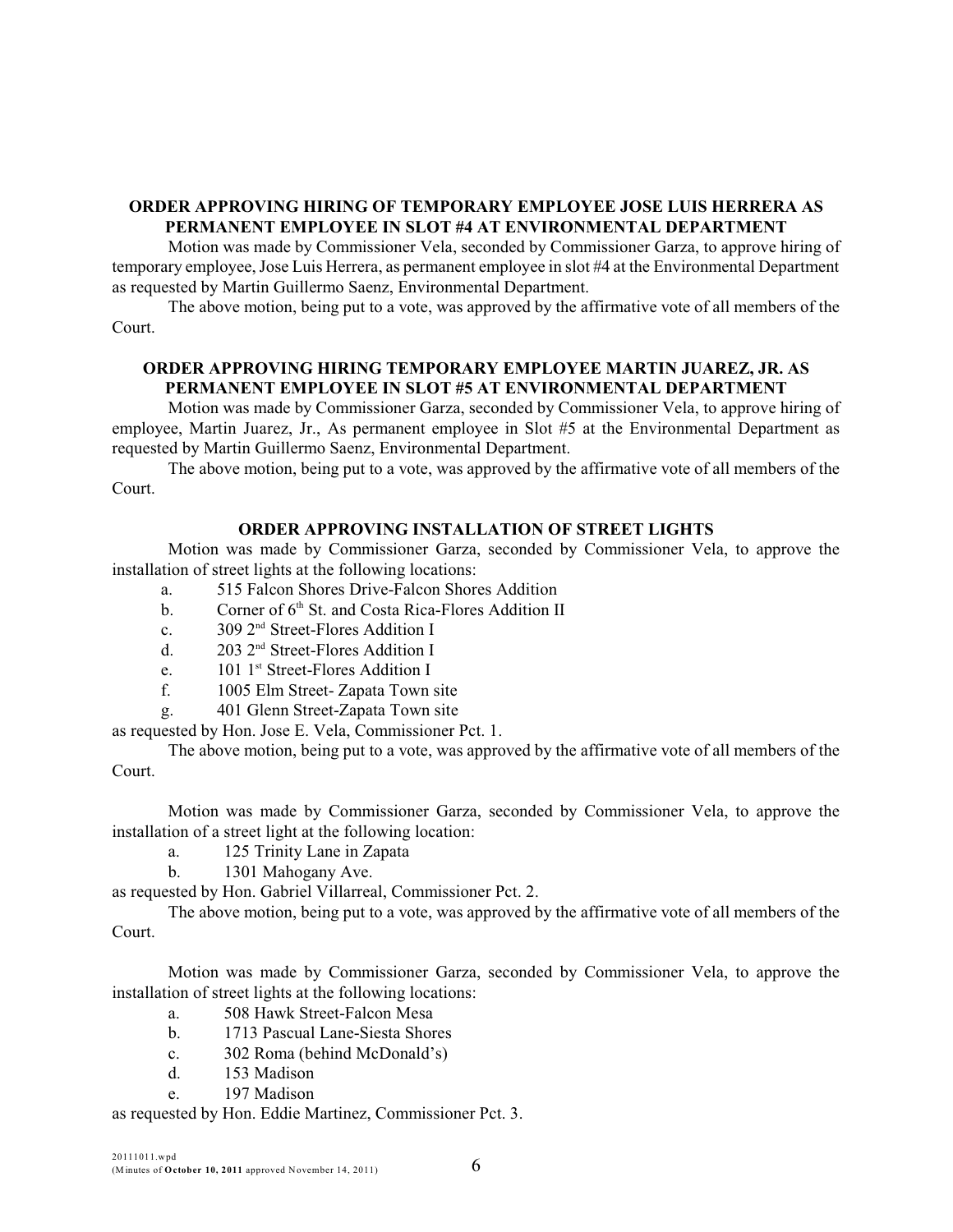The above motion, being put to a vote, was approved by the affirmative vote of all members of the Court.

Motion was made by Commissioner Garza, seconded by Commissioner Vela, to approve the installation of street lights at the following addresses:

- a. 1813 Alamo
- b. 1509 Zapata
- c. 1510 Villa

as requested by Hon. Norberto Garza, Commissioner Pct. 4.

The above motion, being put to a vote, was approved by the affirmative vote of all members of the Court.

#### **ORDER APPROVING RESOLUTION IN SUPPORT OF LOCAL BORDER SECURITY PROGRAM**

Motion was made by Commissioner Garza, seconded by Commissioner Vela, to approve a resolution in support of the Local Border Security Programas requested by Mario Elizondo, Sheriff's Office.

The above motion, being put to a vote, was approved by the affirmative vote of all members of the

Court.

### **ORDER APPROVING RESOLUTION FOR "TEXANS FEEDING TEXANS: HOME DELIVERED MEAL GRANT PROGRAM" FROM TEXAS DEPARTMENT OF AGRICULTURE**

Motion was made by Commissioner Vela, seconded by Commissioner Garza, to approve a resolution for the "Texans Feeding Texans: Home Delivered Meal Grant Program" from the Texas Department of Agriculture as requested by Rosie Gonzalez, Grant Writer-Nutrition Center.

The above motion, being put to a vote, was approved by the affirmative vote of all members of the Court.

### **ORDER TO TABLE REQUEST BY JUDGE RATHMELL REGARDING APPROVAL OF FY2012 INDIGENT DEFENSE COMMISSION FORMULA GRANT RESOLUTION**

Motion was made by Commissioner Vela, seconded by Commissioner Garza, to Table request by Hon. Joe Rathmell, County Judge, regarding approval of the FY2012 Indigent Defense Commission Formula Grant Resolution as requested by Hon. Joe Rathmell, County Judge.

The above motion, being put to a vote, was approved by the affirmative vote of all members of the Court.

# **NO ACTION WAS TAKEN ON REQUEST BY JUDGE RATHMELL AND MR. ROBERTO MONTES OF THE HISTORICAL COMMISSION REGARDING PROCLAMATION IN SUPPORT OF COMMEMORATING 2013 AS 60TH ANNIVERSARY OF RELOCATION OF SEVERAL ZAPATA COUNTY COMMUNITIES**